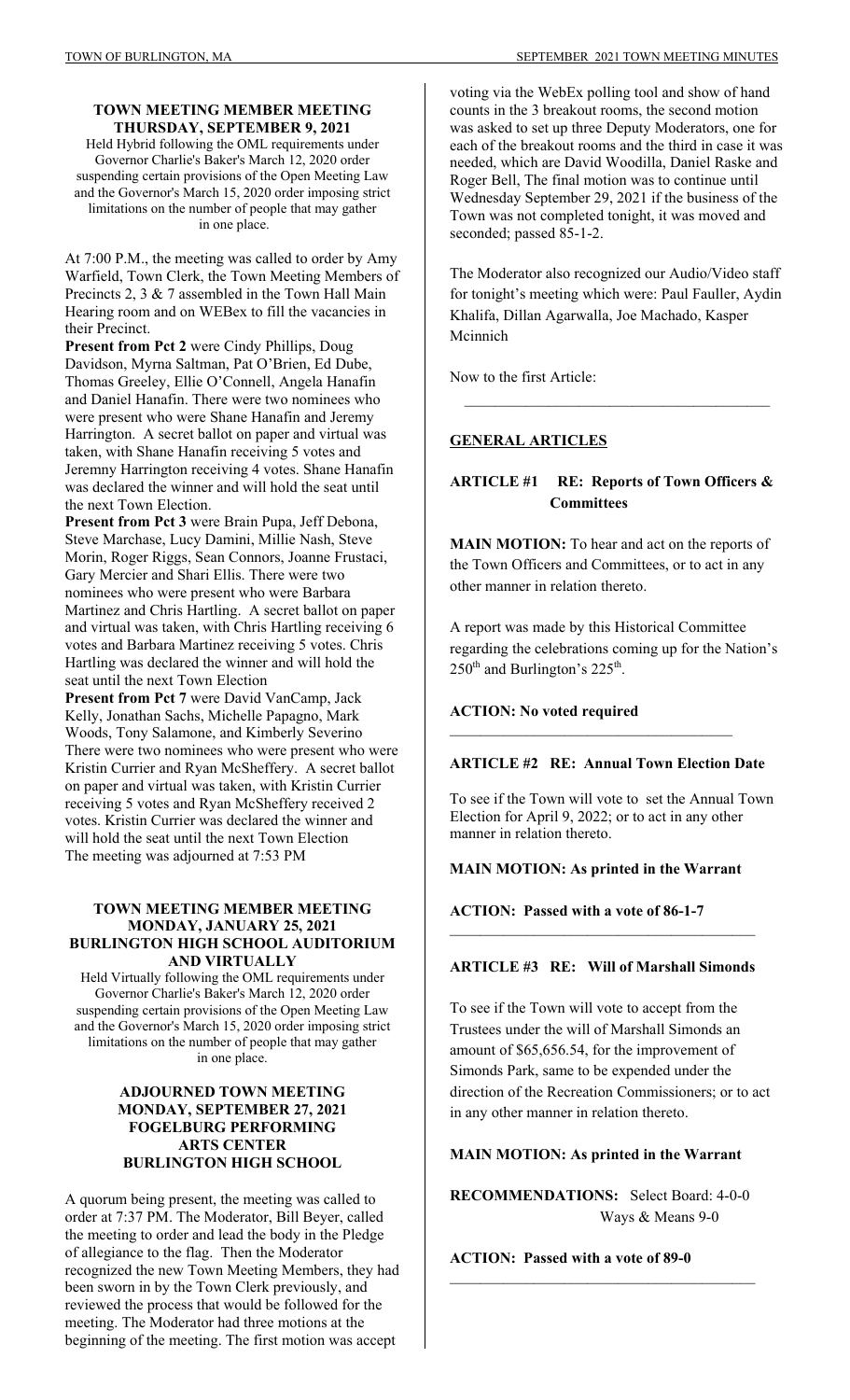#### **ARTICLE #4 RE: Amend the FY22 Operating Budget**

To see if the Town will vote to amend Article 3 of the June 2021 Annual Town Meeting, "Fund FY2022 Operating Budget", by adjusting the amount appropriated in various lines by a sum of money; or to act in any other manner in relation thereto.

**MAIN MOTION:** It is hereby requested to see if the Town will vote to amend Article 3 of the May 2021 Annual Town Meeting, "Fund FY2022 Operating Budget", by adjusting the amount appropriated in various lines by an amount totaling \$500,000

| Selectman (line 5)   | \$65,000  |
|----------------------|-----------|
| Accounting (line 8)  | \$30,000  |
| Assessor (line 10)   | \$30,000  |
| Building (line 49)   | \$20,000  |
| Schools (line 55)    | \$250,000 |
| BOH (line 60)        | \$30,000  |
| COA (line 65)        | \$25,000  |
| YFS (line 71)        | \$15,000  |
| Library (line 73)    | \$25,000  |
| Recreation (line 76) | \$10,000  |
| Total                | \$500,000 |

**RECOMMENDATIONS:** Select Board: 4-0-0 Ways & Means 11-0

 $\mathcal{L}_\text{max}$ 

**ACTION: Passed with a vote of 70-27-6** 

# **ARTICLE #5 RE: Francis Wyman Sewer Forcemain Reconstruction**

To see if the Town will vote to borrow, transfer from available funds, or otherwise provide the sum of \$4,000,000 for the purpose of paying costs for Reconstruction of the Force Main at the Francis Wyman Sewer Pumping Station, and costs incidental or related thereto, same to be spent under the direction of the Town Administrator; that to meet this appropriation, the Treasurer with the approval of the Select Board is hereby authorized to borrow \$4,000,000 pursuant to General Laws Chapter 44, Sections 7 or 8, or any other enabling authority, and to issue bonds and notes therefor; and further, that any premium received by the Town upon the sale of any bonds or notes approved by this vote, less any premium applied to the payment of the costs of issuance of such bonds or notes, may be applied to the payment of costs approved by this vote in accordance with Chapter 44, Section 20 of the General Laws, thereby reducing the amount authorized to be borrowed to pay such costs by a like amount; or to act in any other manner in relation thereto.

#### **MAIN MOTION: As printed in the Warrant**

**RECOMMENDATIONS:** Select Board: 4-0-0 Ways & Means 10-0 Capital Budget 5-0

# **ACTION: 2/3rds Req'd – Passed with a vote of 88-5-6**

### **ARTICLE #6 RE: Mill Pond PFAS Filter Addition**

To see if the Town will vote to borrow, transfer from available funds, or otherwise provide the sum of \$15,000,000 for the purpose of funding the construction of, and paying costs for designing, constructing, programming and configuration of Mill Pond PFAS Filter Addition and costs incidental or related thereto, same to be spent under the direction of the Town Administrator; that to meet this appropriation, the Treasurer with the approval of the Select Board is hereby authorized to borrow \$15,000,000 pursuant to General Laws Chapter 44, Sections 7 or 8, or any other enabling authority, and to issue bonds and notes therefor; and further, that any premium received by the Town upon the sale of any bonds or notes approved by this vote, less any premium applied to the payment of the costs of issuance of such bonds or notes, may be applied to the payment of costs approved by this vote in accordance with Chapter 44, Section 20 of the General Laws, thereby reducing the amount authorized to be borrowed to pay such costs by a like amount; or to act in any other manner in relation thereto

## **MAIN MOTION: As printed in the Warrant**

**RECOMMENDATIONS:** Select Board: 4-0-0 Ways & Means 10-0 Capital Budget 4-0-1

**ACTION: 2/3rds Req'd – Passed with a vote of 85-9-7**   $\mathcal{L}_\text{max}$ 

#### **ARTICLE #7 RE: Transfer from Affordable Housing Fund – Affordable Housing Needs Assessment**

To see if the Town will vote to transfer from the affordable housing fund or otherwise provide the sum of \$30,000 or any other sum to fund consulting services for an affordable housing needs assessment, same to be spent under the direction of the Town Administrator and the Housing Partnership, or to act in any other manner in relation thereto.

Presentation was given by the Housing Partnership Committee's Kerry Donahue.

## **MAIN MOTION: As printed in the Warrant**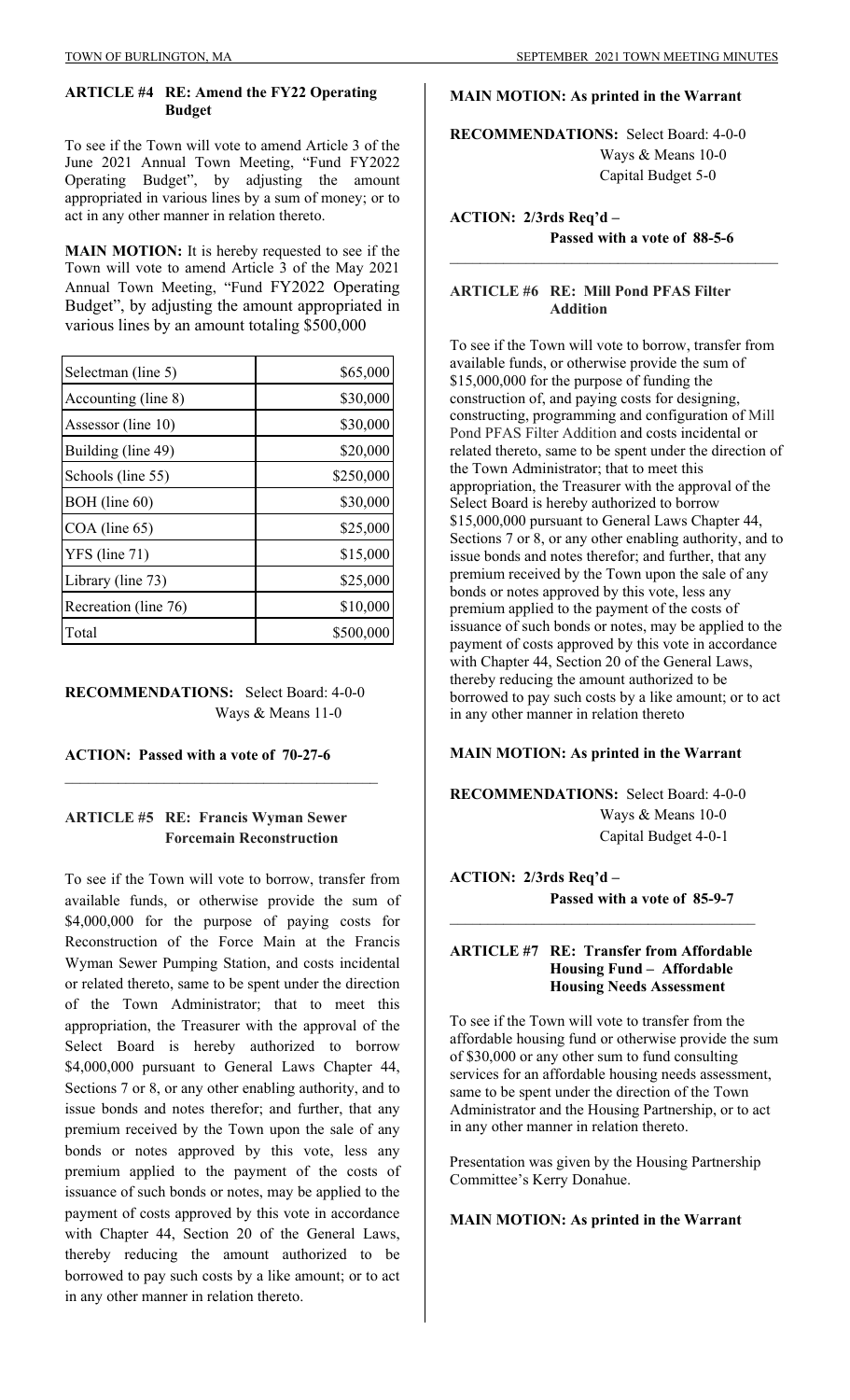**RECOMMENDATIONS:** Select Board: 4-0-0 Ways & Means 11-0 Capital Budget 4-1 Land Use 7-0

## **ACTION: Passed with a vote of 75-14-5**

## **ARTICLE #8 RE: Fund Appellate Tax Board Decision**

 $\mathcal{L}_\text{max}$  and the contract of the contract of the contract of the contract of the contract of the contract of the contract of the contract of the contract of the contract of the contract of the contract of the contrac

To see if the Town will vote to raise and appropriate, transfer from available funds or otherwise provide a sum of \$TBD to cover the cost of interest calculated on property tax abatements; or to act in any other manner in relation thereto.

**MAIN MOTION:** To see if the Town will vote to transfer from stabilization the sum of \$150,000 to cover the cost of interest calculated on property tax abatements

**RECOMMENDATIONS:** Select Board: 4-0-0 Ways & Means 11-0

**ACTION: 2/3rds Req'd – Passed with a vote of 78-2-10** 

## **ARTICLE #9 RE: Phase 2A MWRA Water Connection**

This is a house keeping measure requested by Bond Counsel – Originally voted in January 25, 2021 **ACTION:** Passed; 85 FOR; 5 AGAINST

To see if the Town will affirm their vote of Article 8 of the January 25, 2021 Town Meeting that the Town will appropriate \$9,900,000, to be expended under the direction of the Town Administrator, to pay costs of water connection construction under Phase 2A and MWRA entrance fees, and for the payment of all other costs incidental and related thereto, and that to meet this appropriation, the Treasurer, with the approval of the Select Board, is authorized to borrow said amount under and pursuant to M.G.L. c.44, §8, or any other enabling authority, and to issue bonds or notes of the Town therefor. All or any portion of this borrowing may be undertaken through the Massachusetts Water Resources Authority's Loan Program ("MWRA"). The Treasurer, the Town Administrator, and the Select Board are authorized to execute and deliver any and all documents and agreements that may be required by the MWRA in connection with any borrowing through the MWRA. Any premium received upon the sale of any bonds or notes approved by this vote, less any such premium applied to the payment of the costs of issuance of such bonds or notes, may be applied to the payment of costs approved by this vote in accordance with M.G.L. c.44, §20, thereby reducing the amount authorized to be borrowed to pay such costs by a like amount; or to act in any other manner in relation thereto.

**MAIN MOTION: As printed in the Warrant RECOMMENDATIONS:** Ways & Means 10-0

**ACTION: 2/3rds Req'd – Passed with a vote of 72-6-10** 

### **A MOTION WAS MADE TO TAKE ARTICLE #14 OUT OF ORDER TO BE DISCUSSED WITH ARTICLE #10 – IT WAS SECONDED AND PASSED**

 $\mathcal{L}_\text{max}$  , and the set of the set of the set of the set of the set of the set of the set of the set of the set of the set of the set of the set of the set of the set of the set of the set of the set of the set of the

### **ARTICLE #10 RE: Home Rule Petition to Amend Chapter 686 of the Acts of 1970, as Amended**

To see if the Town will vote to authorize the Select Board to file a Home Rule Petition with the Great and General Court amending Chapter 686 of the Acts of 1970, as amended by Chapter 549 of the Acts of 1978, Chapter 469 of the Acts of 1986, Chapter 160 of the Acts of 1993, Chapter 133 of the Acts of 2011 and Chapter 106 of the Acts of 2017, to amend Section 4.0 to be:

**SECTION 4.** There shall be a total of eighteen (18) Town Meeting Members elected from each precinct. When a new precinct is added, the six (6) candidates who receive the highest number of votes shall be declared elected to a three-year term. The six (6) candidates in the precinct who receive the next highest number of votes shall be declared elected to a two-year term. The six (6) candidates who receive the next highest number of votes shall be declared elected to a one-year term. Thereafter, all such Town Meeting Members shall be elected to three (3) year terms.

In the event of a tie vote for the office of Town Meeting Member, the Town Clerk shall, within seven days of the election, call together at a convenient place, all the representative Town Meeting Members from the precinct in which the tie vote occurs and the candidates for that office who are affected by such tie. Under the supervision of the Town Clerk, any such ties shall be resolved by ballots cast by the elected precinct Town Meeting Members present.

A town meeting member who is removed by a revision of precincts from the precinct from which the member was elected shall not retain membership after the next annual election as an elected member from the precinct from which the member has been removed. The term of a town meeting member who is not removed by a revision of precincts from the precinct from which the member was elected shall not be affected by the revision.

**MAIN MOTION: As printed in the Warrant** 

**RECOMMENDATIONS:** BYLAW Review 3-0

**ACTION: Passed with a vote of 71-12-9**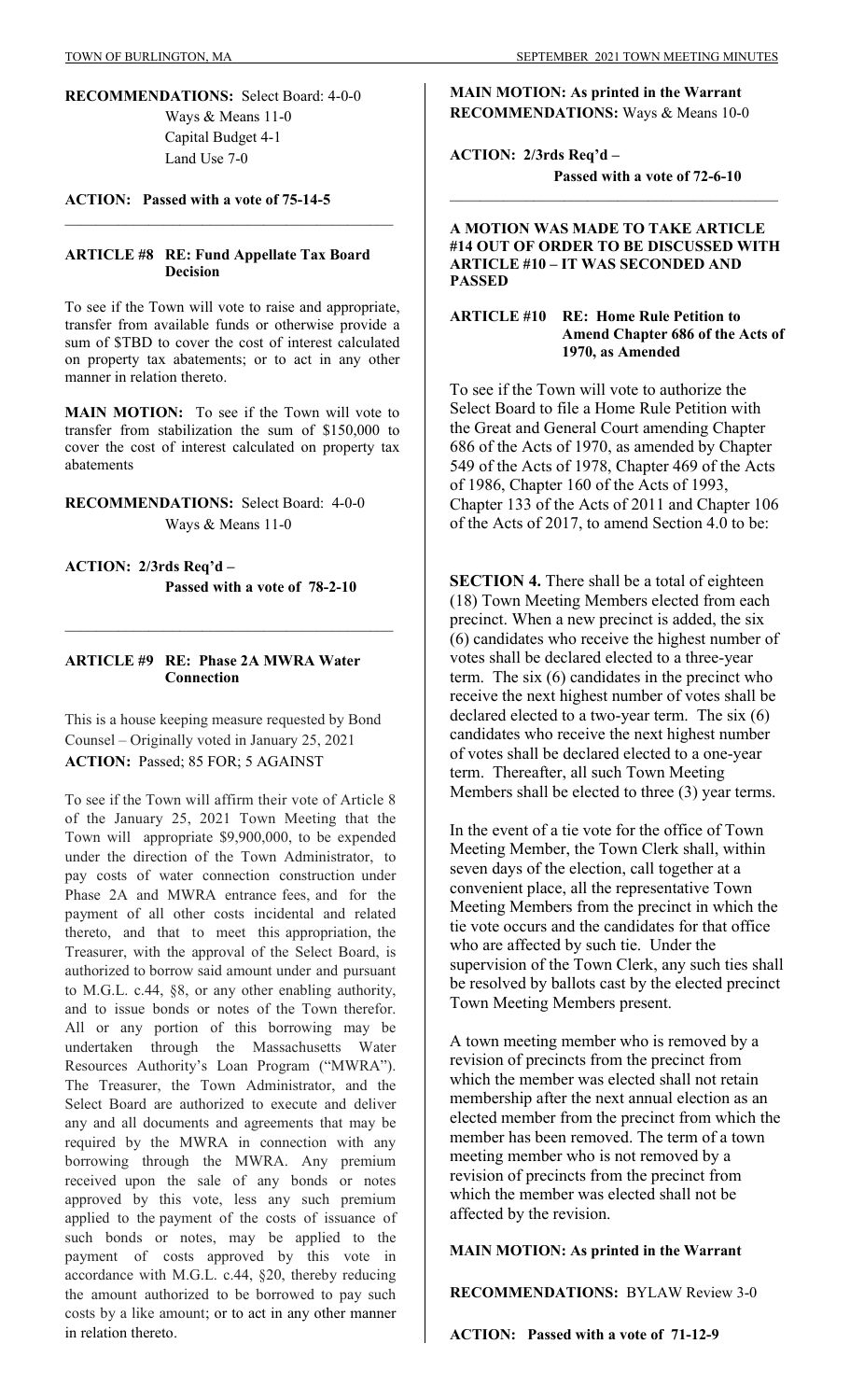### **ARTICLE #14 RE: Amending the General Bylaws –Article II**

To see if the Town will vote to amend Article 2, Section 2.0 Town Meeting Members, paragraph 5 as follows:

**At the annual town election of 2012 t**There shall be a total of eighteen (18) Town Meeting Members elected from **each precinct. the newly created 7th precinct.** When a new precinct is added, t<sub>The six</sub> (6) candidates who receive the highest number of votes shall be declared elected to a three-year term. The six (6) candidates in the precinct who receive the next highest number of votes shall be declared elected to a two-year term. The six (6) candidates who receive the next highest number of votes shall be declared elected to a one-year term. Thereafter, all such Town Meeting Members shall be elected to three (3) year terms.

In the event of a tie vote for the office of Town Meeting Member, **the Town Clerk shall, within seven days of the election, call together at a convenient place, all the representative Town Meeting Members from the precinct in which the tie vote occurs and the candidates for that office who are affected by such tie. Under the supervision of the Town Clerk,** any such ties shall be resolved by ballots cast by the elected precinct Town Meeting Members present.

## **RECOMMENDATIONS:** BYLAW Review 4-0

**ACTION: Passed with a vote of 72-5-8** 

#### **Now continuing back to Article #11**

# **ARTICLE #11 RE: 117 South Bedford Street**

**\_\_\_\_\_\_\_\_\_\_\_\_\_\_\_\_\_\_\_\_\_\_\_\_\_\_\_\_\_**\_\_\_\_\_\_\_\_\_\_\_\_\_\_

To see if the Town will authorize the Select Board to sell, convey and otherwise transfer, the property and structure(s) thereon, located at 117 South Bedford Street for the purpose of providing affordable housing and to determine in their judgment, the best method to effectuate same and to authorize the Board to enter into any and all agreements needed to complete said sale including but not limited to an affordable housing deed restriction, and further that any funds received for the sale of said property be transferred into the affordable housing fund; or take any action related thereto.

#### **MAIN MOTION: As printed in the Warrant**

**RECOMMENDATIONS:** Select Board: 4-0-0 Ways & Means 11-0-0

**ACTION: 2/3rds Req'd – Passed with a vote of 82-2-6**   $\mathcal{L}_\text{max}$ 

#### **ARTICLE #12 RE: Affordable Housing Trust**

To see if the Town will vote to accept G.L. c. 44 section 55C and amend the Town of Burlington General Bylaws by adding a new Article XV entitled Affordable Housing as follows:

Article XV – Affordable Housing

#### 1.0 Affordable Housing Trust

1.1 Name of the Trust: The trust shall be called the "Town of Burlington Affordable Housing Trust Fund."

1.2. Purpose: The purpose of the Trust shall be to provide for the preservation and creation of affordable housing in the Town of Burlington for the benefit of low and moderate income households. In furtherance of this purpose, the Trustees are hereby authorized, in accordance with the procedures set forth herein, to acquire by gift, purchase or otherwise real property, personal property, or money, both tangible and intangible, of every sort and description; to use such property, both real and personal, and money in such manner as the Trustees shall deem most appropriate to carry out such purpose, provided however, that all property and money held by the Trust and the net earnings thereof shall be used exclusively for the preservation and creation in the Town of Burlington of affordable housing for the purposes for which this Trust was formed.

1.3. Board of Trustees: There shall be a board of trustees of the Burlington Affordable Housing Trust Fund, in this section called the board, which shall include five (5) Trustees, including two (2) members of the Select Board, with the Trustees to be appointed by the Select Board. Trustees shall serve for a term not to exceed two years. A quorum is to be three (3) authorized trustees of the board. Only persons who are residents of the Town of Burlington shall be eligible to hold the office of Trustee. Trustees shall serve for a term of two years, except that two of the initial trustee appointments shall be for a term of one year, and may be re-appointed at the discretion of the Select Board. Any Trustee who ceases to be a resident of the Town of Burlington shall cease to be a Trustee hereunder and shall promptly provide a written notification of the change in residence to the Board and to the Town Clerk. Any Trustee may resign by written instrument, signed and acknowledged by such Trustee and duly filed with the Town Clerk. If a Trustee shall die, resign, or for any other reason cease to be a Trustee hereunder before his/her term of office expires, a successor shall be appointed by the Select Board to fill such vacancy provided that in each case the said appointment and acceptance in writing by the Trustee so appointed is filed with the Town Clerk. Upon the appointment of any succeeding Trustee and the filing of such appointment the title to the Trust estate shall thereupon and without the necessity of any conveyance be vested in such succeeding Trustee jointly with the remaining Trustees. Reference to the Trustee shall mean the Trustee or Trustees for the time being hereunder.

1.4. Meetings of the Trust: The Trust shall meet at least quarterly at such time and at such place as the Trustees shall determine. Notice of all meetings of the Trust shall be given in accordance with the provisions of the Open Meeting Law, G.L. Chapter 39, Sections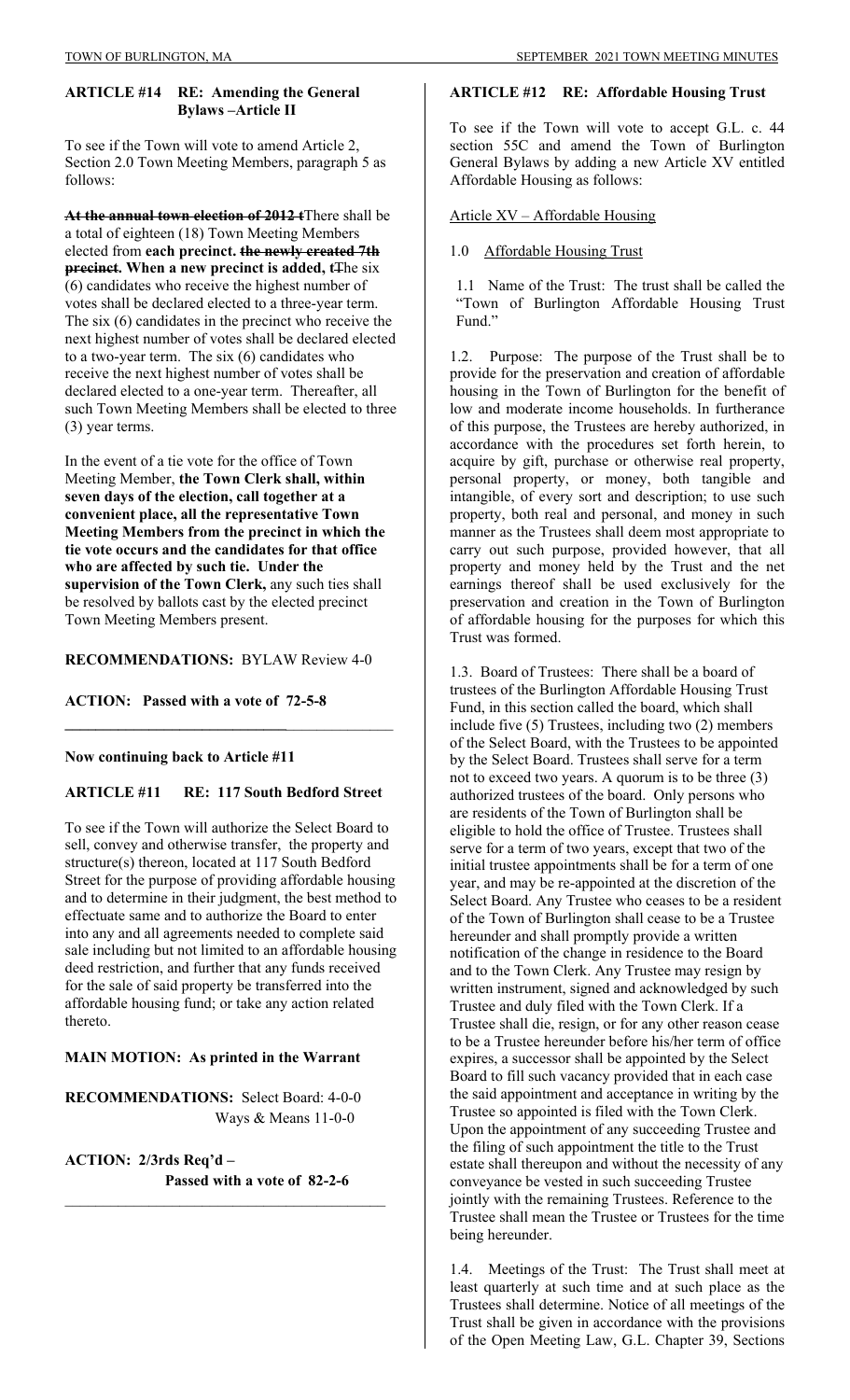23A, 23B and 23C. A quorum at any meeting shall be a majority of the Trustees, qualified and present in person.

1.5. Powers of Trustees: The powers of the board of trustees, all of which shall be carried on in furtherance of the purposes set forth in G. L. c.44 section 55C, shall include the following:

1.5.1 To accept and receive real property, personal property or money, by gift, grant, contribution, devise or transfer from any person, firm, corporation or other public or private entity, including but not limited to money, grants of funds or other property tendered to the trust in connection with any ordinance or by-law or any general or special law or any other source, including money from G. L. c. 44B; provided, however, that any such money received from G.L. c. 44B shall be used exclusively for community housing and shall remain subject to all the rules, regulations and limitations of that chapter when expended by the trust, and such funds shall be accounted for separately by the trust; and provided further, that at the end of each fiscal year, the trust shall ensure that all expenditures of funds received from said chapter 44B are reported to the community preservation committee of the city or town for inclusion in the community preservation initiatives report, form CP–3, to the department of revenue;

1.5.2 To purchase and retain real or personal property, including without restriction investments that yield a high rate of income or no income;

1.5.3 To sell, lease, exchange, transfer or convey any personal, mixed, or real property at public auction or by private contract for such consideration and on such terms as to credit or otherwise, and to make such contracts and enter into such undertaking relative to trust property as the board deems advisable notwithstanding the length of any such lease or contract;

1.5.4 To execute, acknowledge and deliver deeds, assignments, transfers, pledges, leases, covenants, contracts, promissory notes, releases, grant agreements and other instruments sealed or unsealed, necessary, proper or incident to any transaction in which the board engages for the accomplishment of the purposes of the trust;

1.5.5 To employ advisors and agents, such as accountants, appraisers and lawyers as the board deems necessary;

1.5.6 To pay reasonable compensation and expenses to all advisors and agents and to apportion such compensation between income and principal as the board deems advisable;

1.5.7 To apportion receipts and charges between incomes and principal as the board deems advisable, to amortize premiums and establish sinking funds for such purpose, and to create reserves for depreciation depletion or otherwise;

1.5.8 To participate in any reorganization, recapitalization, merger or similar transactions; and to give proxies or powers of attorney with or without power of substitution to vote any securities or certificates of interest; and to consent to any contract, lease, mortgage, purchase or sale of property, by or between any corporation and any other corporation or person;

1.5.9 To deposit any security with any protective reorganization committee, and to delegate to such committee such powers and authority with relation thereto as the board may deem proper and to pay, out of trust property, such portion of expenses and compensation of such committee as the board may deem necessary and appropriate;

1.5.10 To carry property for accounting purposes other than acquisition date values;

1.5.11 To borrow money on such terms and conditions and from such sources as the board deems advisable, to mortgage and pledge trust assets as collateral;

1.5.12 To make distributions or divisions of principal in kind;

1.5.13 To comprise, attribute, defend, enforce, release, settle or otherwise adjust claims in favor or against the trust, including claims for taxes, and to accept any property, either in total or partial satisfaction of any indebtedness or other obligation, and subject to the provisions of this act, to continue to hold the same for such period of time as the board may deem appropriate;

1.5.14 To manage or improve real property; and to abandon any property which the board determined not to be worth retaining;

1.5.15 To hold all or part of the trust property uninvested for such purposes and for such time as the board may deem appropriate; and

1.5.16 To extend the time for payment of any obligation to the trust; and

1.5.17 To adopt rules and regulations from time to time not inconsistent with this bylaw or G.L. c. 44 sec 55C.

1.6. Acts of Trustees: A majority of Trustees may exercise any or all of the powers of the Trustees hereunder and may vote to allow the Chair to execute on behalf of the Trustees any and all instruments with the same effect as though executed by all the Trustees. No Trustee shall be required to give bond. No license of court shall be required to confirm the validity of any transaction entered into by the Trustees with respect to the Trust Estate.

1.7. Liability: Neither the Trustees nor any agent or officer of the Trust shall have the authority to bind the Town, except in the manner specifically authorized herein. The Trust is public employer and the Trustees are public employees for the purposes of G.L. Chapter 258. The Trust shall be deemed a municipal agency and the Trustees special municipal employees for the purposes of G.L. Chapter 268A.

1.8. Custodian of Funds: The Town Treasurer shall be the custodian of the funds of the Trust. The books and records of the Trust shall be audited annually by an independent auditor in accordance with accepted accounting practices for municipalities.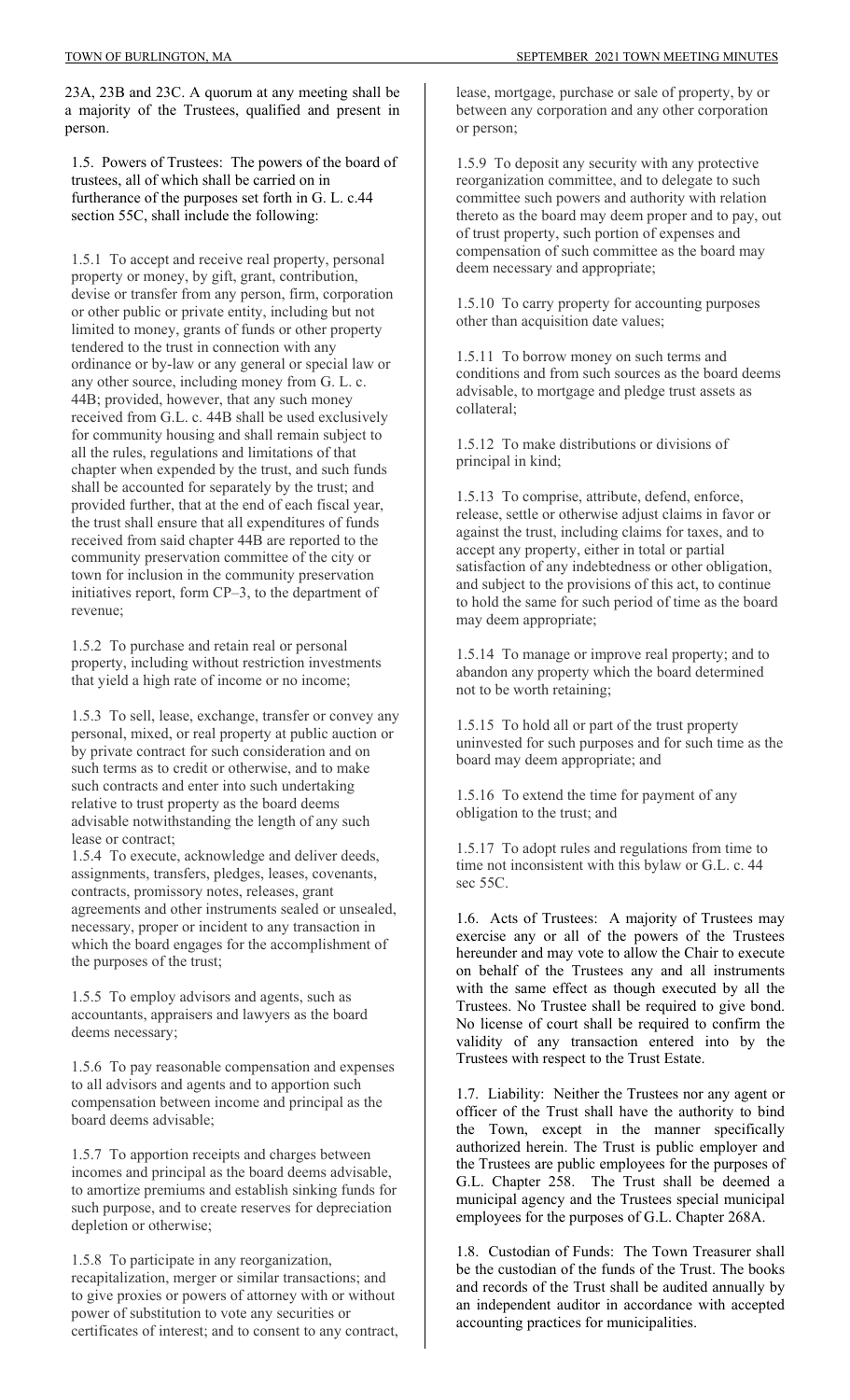1.9. Duration of the Trust: This Trust shall be of indefinite duration, until terminated in accordance with applicable law. Upon termination of the Trust, subject to the payment of or making provisions for the payment of all obligations and liabilities of the Trust and the Trustees, the net assets of the Trust shall be transferred to the Town and held by the Select Board for affordable housing purposes. In making any such distribution, the Trustees may, subject to the approval of the Select Board, sell all or any portion of the Trust property and distribute the net proceeds thereof or they may distribute any of the assets in kind. The powers of the Trustees shall continue until the affairs of the Trust are concluded.

1.10. Titles: The title to the various Articles herein are for convenience only and are not to be considered part of said Articles nor shall they affect the meaning or the language of any such Article.

**RECOMMENDATIONS:** Select Board: 5-0

**ACTION: Withdrawn** 

### **ARTICLE #13 RE: Select Board Public Hearing Requirement**

To see if the Town will vote to amend Article IV of the General Bylaws of the Town of Burlington to add the following language:

**\_\_\_\_\_\_\_\_\_\_\_\_\_\_\_\_\_\_\_\_\_\_\_\_\_\_\_\_\_**\_\_\_\_\_\_\_\_\_\_\_\_\_\_

1.14 Residential Housing Process: Before the Select Board approve, disapprove, send a letter of support, or commit any other action which involves the construction of four (4) or more residential units, pursuant to M.G.L. Section 40B, Sections 20-23 projects or other housing laws and regulations, the Select Board shall hold a public hearing. The Select Board shall vote on the matter at a subsequent meeting.

> 1.14.1 Public Hearing: Notice of the public hearing shall be advertised in a local newspaper and on the Town website not less than twenty-one (21) days prior to the scheduled date of the hearing and shall include the date, time, place and purpose of the hearing and a description of the residential project(s) under consideration.

1.14.2 Notifications: Details of the housing project(s) provided to the Select Board shall be sent to the Town Clerk and to all Town officers; the Town Meeting Moderator; the Building, Planning, and Conservation Departments; the Housing Partnership; the Town Meeting Land Use and Zoning Bylaws Review Committees; and town public safety agencies as soon as practicable.

1.14.3 Vote: A vote of the Select Board to approve or disapprove the housing project(s) shall be taken at a meeting of the Select Board not less than five (5) days subsequent to the public hearing. The vote shall be recorded and filed with the Town Clerk.

**MAIN MOTION:** To see if the Town will vote to amend Article IV of the General Bylaws of the Town of Burlington to add the following language:

1.14 Residential Housing Process: Before the Select Board can approve, disapprove, send a letter of support, or commit any other action which involves the construction of four (4) or more residential units, pursuant to M.G.L. Section 40b, Sections 20-23 projects or other housing laws and regulations, the Select Board shall hold a public hearing. The Select Board shall vote on the matter at a subsequent meeting.

> 1.14.1 Public Hearing: Notice of the public hearing shall be published in local media and on the Town website not less than twenty-one (21) days prior to the scheduled date of the hearing and shall include the date, time, place and purpose of the hearing and a description of the residential project(s) under consideration.

> 1.14.2 Notifications: Details of the housing project(s) provided to the Select Board shall be sent to the Town Clerk and to all Town officers; the Town Meeting Moderator; the Building, Planning, and Conservation departments; the Housing Partnership; the Town Meeting Land Use and Zoning Bylaws Review Committees; and town public safety agencies as soon as practicable. Notice of the public hearing shall be sent to all abutters and property owners within 300 feet of the site(s).

1.14.3 Vote: A vote of the Select Board to approve or disapprove or continue the housing project(s) shall be taken at a meeting of the Select Board not less than five (5) days subsequent to the public hearing. The vote shall be recorded and filed with the Town Clerk.

or to act in any other manner in relation thereto.

**RECOMMENDATIONS:** BYLAW Review 4-0

# **MOTION WAS MADE TO AMEND THE QUESTION:**

Section 1.14.1 Public hearing from Twenty-One (21) days to fourteen (14) days, **IT WAS SECONDED.** 

**ACTION: Passed with a vote of 73-5-9.** 

**MOTION WAS MADE TO POSTPONED, IT WAS SECONDED.** 

**\_\_\_\_\_\_\_\_\_\_\_\_\_\_\_\_\_\_\_\_\_\_\_\_\_\_\_\_\_**\_\_\_\_\_\_\_\_\_\_\_\_\_\_

**ACTION: Passed with a vote of 46-30-8**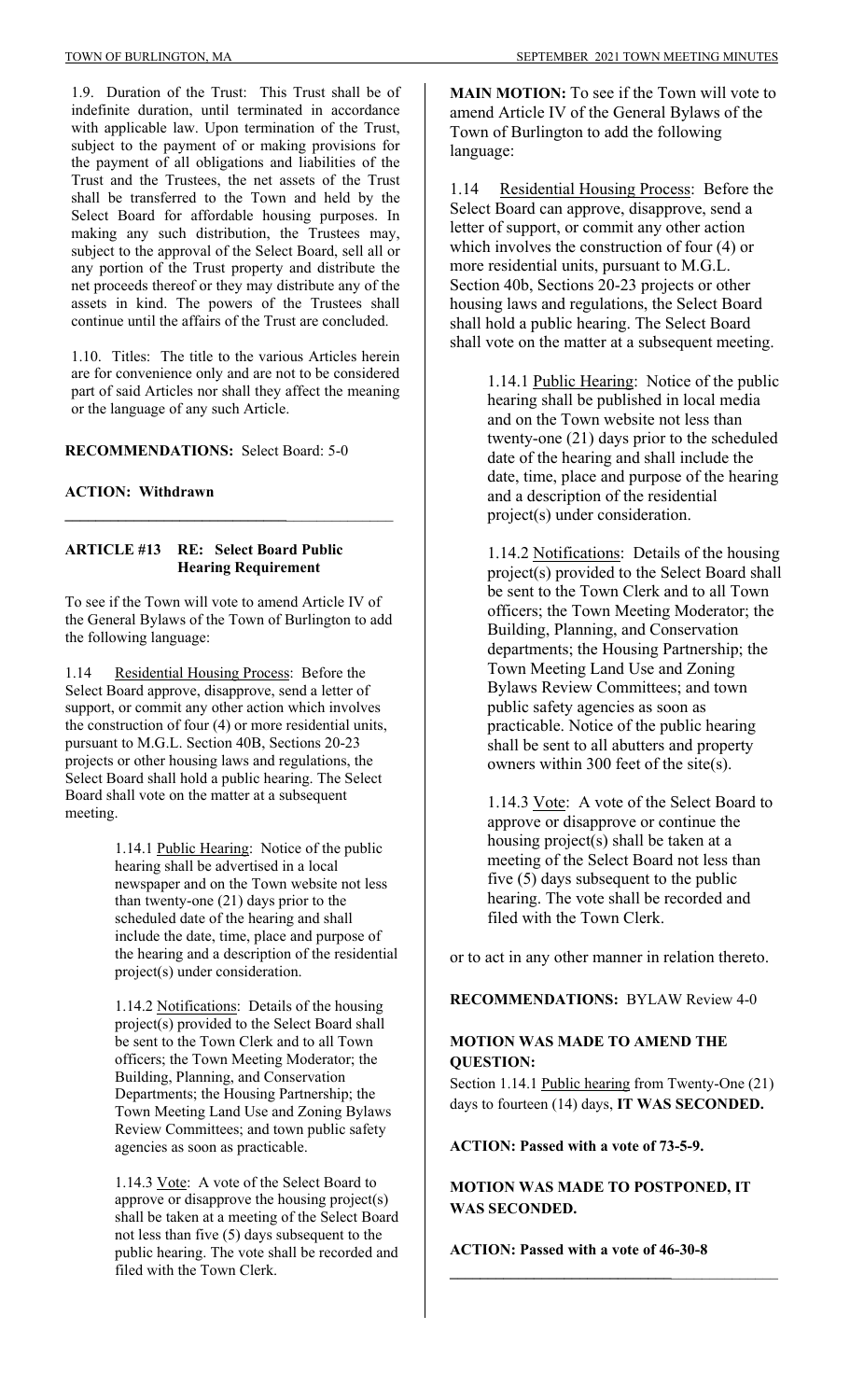# **ARTICLE #15 RE: General Bylaw Housekeeping Amendment**

To see if the Town will vote to amend the General Bylaws, Article XIV, Section 6.0 Erosion and Sedimentation Control as follows: (highlighted in **BOLD**)

Correction the numbering of sections:

 6.14.1 Pre-construction Meeting to **6.15.1 Pre-construction Meeting**

 6.14.2 Commission/Board Inspections to **6.15.2 Commission/Board Inspections** 

- 6.14.2.1 to **6.15.2.1** . . .
- 6.14.2.2 to **6.15.2.2** . . .

 6.14.3 Permittee Self-Inspections to **6.15.3 Permittee Self-Inspections**

 6.14.4 Access Permission to **6.15.4 Access Permission**

6.15 Surety to **6.16 Surety**

- 6.16 Final Reports to **6.17 Final Reports**
- 6.17 Enforcement to **6.18 Enforcement**
- 6.17.1 Orders to **6.18.1 Orders**
- 6.17.1.1 to **16.18.1.1** . . .
- $\bullet$  6.17.1.2 to **16.18.1.2** . . .
- 6.17.2 Criminal Penalty to **6.18.2 Criminal Penalty**
- 6.17.3 Non-Criminal Disposition to **6.18.3 Non-Criminal Disposition**
- 6.17.4 Appeals to **6.18.4 Appeals**

 6.17.5 Remedies Not Exclusive to **6.18.5 Remedies Not Exclusive**

 6.18 Certificate of Completion to **6.19 Certificate of Completion**

6.19 Severability to **6.20 Severability**

**MAIN MOTION: As Printed in the Warrant**

**RECOMMENDATIONS:** BYLAW Review 4-0

**ACTION: Passed with a vote of 68-0-2** 

Motion was made to adjourn, seconded and voted 67- 11-6. Meeting was adjourned at 10:57 PM, to reconvene on Wednesday, September 29 at 7:30 PM.

Respectfully Submitted

 $a$ <sub>my</sub> E. *W*arfield  **Town Clerk** 

# **ADJOURNED TOWN MEETING WEDNESDAY, MAY 10, 2017 FOGELBURG PERFORMING ARTS CENTER BURLINGTON HIGH SCHOOL**

A quorum being present, the meeting was called to order at 7:37 PM. The Moderator, Bill Beyer, called the meeting to order and lead the body in the Pledge of allegiance to the flag, he introduced the Audio/Video staff for tonight's meeting included: Paul Fauller, Aydin Khalifa, and Dillan Agarwalla,. The Moderator then names the Deputy Moderator for each of the breakout rooms which are David Woodilla, and Roger Bell, now to the next Article:

# **ARTICLE #16 RE: Amendment to the Town General Bylaws – Article II, Section 1.2 - Warrants**

To see if the Town will vote to add a new paragraph (1.2.3) between the paragraphs 2 and 3 of Article II, Section 1.2 – Warrants and add numbering to the paragraphs as follows:

# 1.2 Warrants

1.2.1 Warrants for Town Meeting sessions shall be issued by the Select Board to the Town Meeting Members, Moderator and Town Clerk, and a copy shall be posted on the Town Bulletin Board at least fourteen (14) days before the meeting is to convene. The Select Board shall include in the warrant all subjects which are requested of them in writing by any elected Town Meeting Member, the Moderator, the School Committee, or any other person authorized by State Statute or Town Bylaw.

1.2.2 The date by which the Select Board shall receive Zoning articles, by petition or otherwise, for inclusion in the warrant for Town Meeting shall be no later than ninety (90) days before the meeting notwithstanding the provisions of Chapter 686 of the Acts of 1970, Section 12(a) relating to Special Town Meetings. Pursuant to MGL Chapter 40A, Section 5, The Select Board shall within fourteen days of receipt of such zoning ordinance or by-law submit it to the Planning Board for review. No zoning ordinance or bylaw or amendment thereto shall be adopted until after the Planning Board has held a public hearing, at which interested persons shall be given an opportunity to be heard. Said public hearing shall be held within sixty-five days after the proposed zoning ordinance or by-law is submitted to the Planning Board. No vote to adopt any such proposed ordinance or by-law or amendment thereto shall be taken until a report with recommendations by the Planning Board. The Select Board is not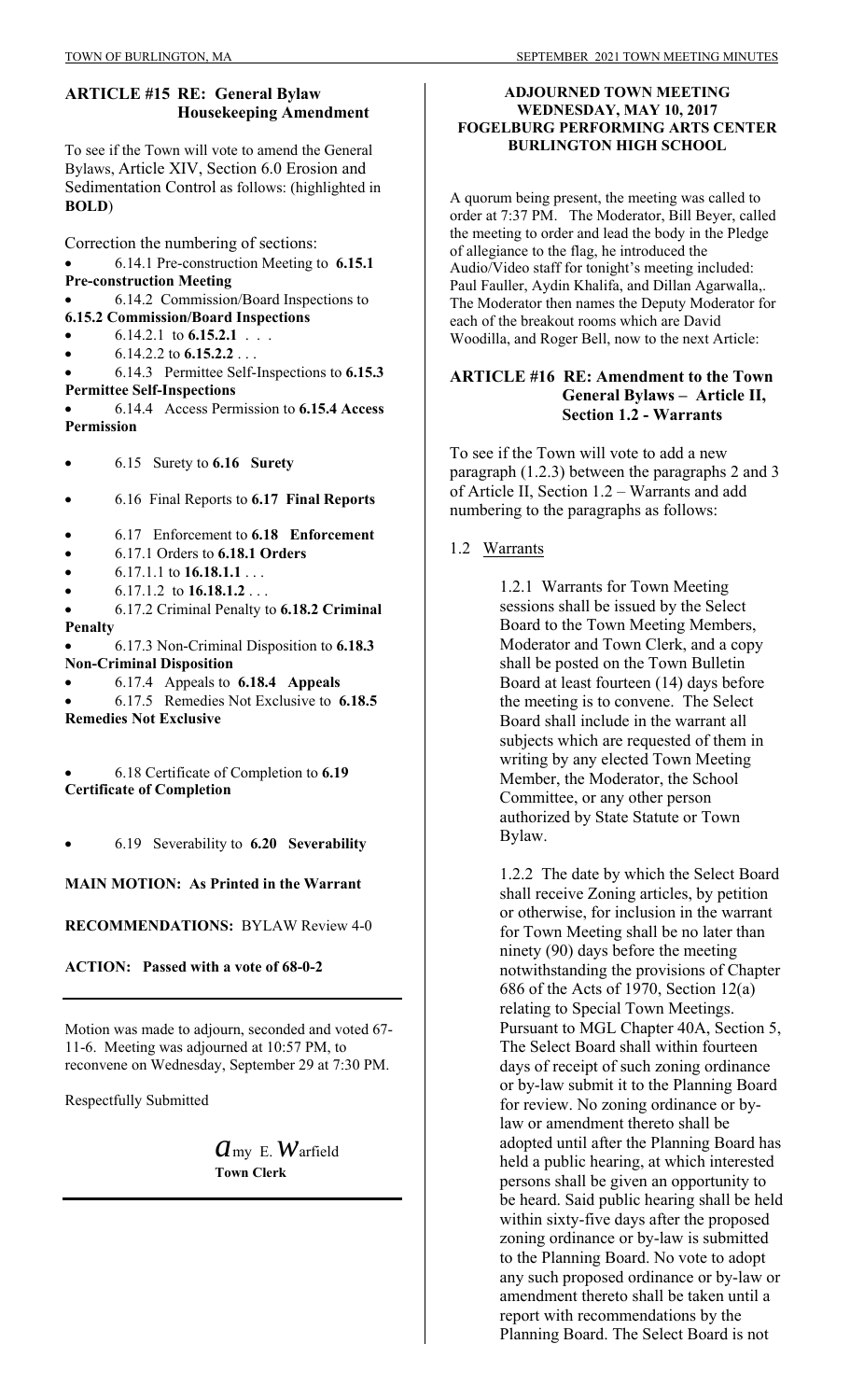prohibited from inserting in the warrant, after that date, articles which, in the Board's opinion, are of such importance to the welfare of the Town as to make their consideration at such meeting necessary or desirable.

1.2.3 The date by which the Select Board shall receive General By-law articles, by petition or otherwise, for inclusion in the warrant for Town Meeting shall be no later than ninety (90) days before the meeting notwithstanding the provisions of Chapter 686 of the Acts of 1970, Section 12(a) relating to Special Town Meetings. The Select Board is not prohibited from inserting in the warrant, after that date, articles which, in the Board's opinion, are of such importance to the welfare of the Town as to make their consideration at such meeting necessary or desirable.

1.2.4 The date by which the Select Board shall receive all other articles, by petition or otherwise, for inclusion in the warrant for Town Meeting shall be no later than forty-five days before the meeting notwithstanding the provisions of Chapter 686 of the Acts of 1970, Section 12(a) relating to Special Town Meetings. The Select Board are not prohibited from inserting in the warrant, after that date, articles which, in the Board's opinion, are of such importance to the welfare of the Town as to make their consideration at such meeting necessary or desirable.

## **MAIN MOTION: As printed in the Warrant**

**RECOMMENDATIONS:** BYLAW Review 5-0

**ACTION: Passed with a vote of 67-7-3** 

# **ARTICLE #17 RE: Amendment to the Town General Bylaws -- Rename the Bylaw Review Committee**

**\_\_\_\_\_\_\_\_\_\_\_\_\_\_\_\_\_\_\_\_\_\_\_\_\_\_\_\_\_**\_\_\_\_\_\_\_\_\_\_\_\_\_\_

To see if the Town will vote to amend the Burlington General Bylaws as follows:

- Table of Contents, Article V, Section 2.0 – Moderator Appointments, 2.3 – Change the title to General Bylaw Review Committee;
- Article I, Section 1.0, § 1.1 Change in each place that the Bylaw Review Committee is named, to General Bylaw Review Committee; and
- Article 5, Section  $2.0$  Change in each place that the Bylaw Review Committee is named, to General Bylaw Review Committee.

# **ACTION: WITHDRAWN**

# **ARTICLE #18 RE: An Act Relative to Changing the Name of the High-Rise Industrial (IH) District to the Innovation (I) District in the Town of Burlington**

To see if the Town will vote to amend the Town of Burlington Zoning Bylaws and Zoning Map by deleting the words "High-Rise Industrial" each time it appears in said bylaws and inserting the words "Innovation" in place thereof, and further, deleting the word "(IH)" each time it appears and inserting in place thereof the term "I" or to act in any other manner in relation thereto.

# **MAIN MOTION: As Printed in the Warrant**

**RECOMMENDATIONS:** Planning 7-0-0 ZBRC 8-0-0

**ACTION: 2/3rd Req'd – Passed with a vote of 72-3-10** 

# **ARTICLE #19 RE: Amend Zoning Map and Rezone Property to the High-Rise Industrial (IH) District**

**\_\_\_\_\_\_\_\_\_\_\_\_\_\_\_\_\_\_\_\_\_\_\_\_\_\_\_\_\_**\_\_\_\_\_\_\_\_\_\_\_\_\_\_

To see if the Town will vote to amend the Zoning Map of the Town of Burlington to rezone certain property located at:

 1 Rounder Way, said land is further identified as being the parcel as shown generally on the Town of Burlington Assessor's Map 52 Parcel 5-0. To rezone from the General Industrial (IG) District to the **High-Rise Industrial (IH) District**, consisting of approximately 3.50 acres.

# **MAIN MOTION: As Printed in the Warrant**

**RECOMMENDATIONS:** Planning 5-2-0 Land Use 7-0-0 **MOTION WAS MADE TO MOVE THE QUESTION, AND SECONDED. Passed with a vote of 70-7-5. Main Motion was then moved.** 

**ACTION: 2/3rd Req'd – Passed with a vote of 72-4-8** 

# **ARTICLE #20 RE: Amend Zoning Map and Rezone Property to the High Rise Industrial (IH) District**

**\_\_\_\_\_\_\_\_\_\_\_\_\_\_\_\_\_\_\_\_\_\_\_\_\_\_\_\_\_**\_\_\_\_\_\_\_\_\_\_\_\_\_\_

Life Science Cluster "D-1"

To see if the Town will vote to amend the Zoning Map of the Town of Burlington to rezone certain property located at: